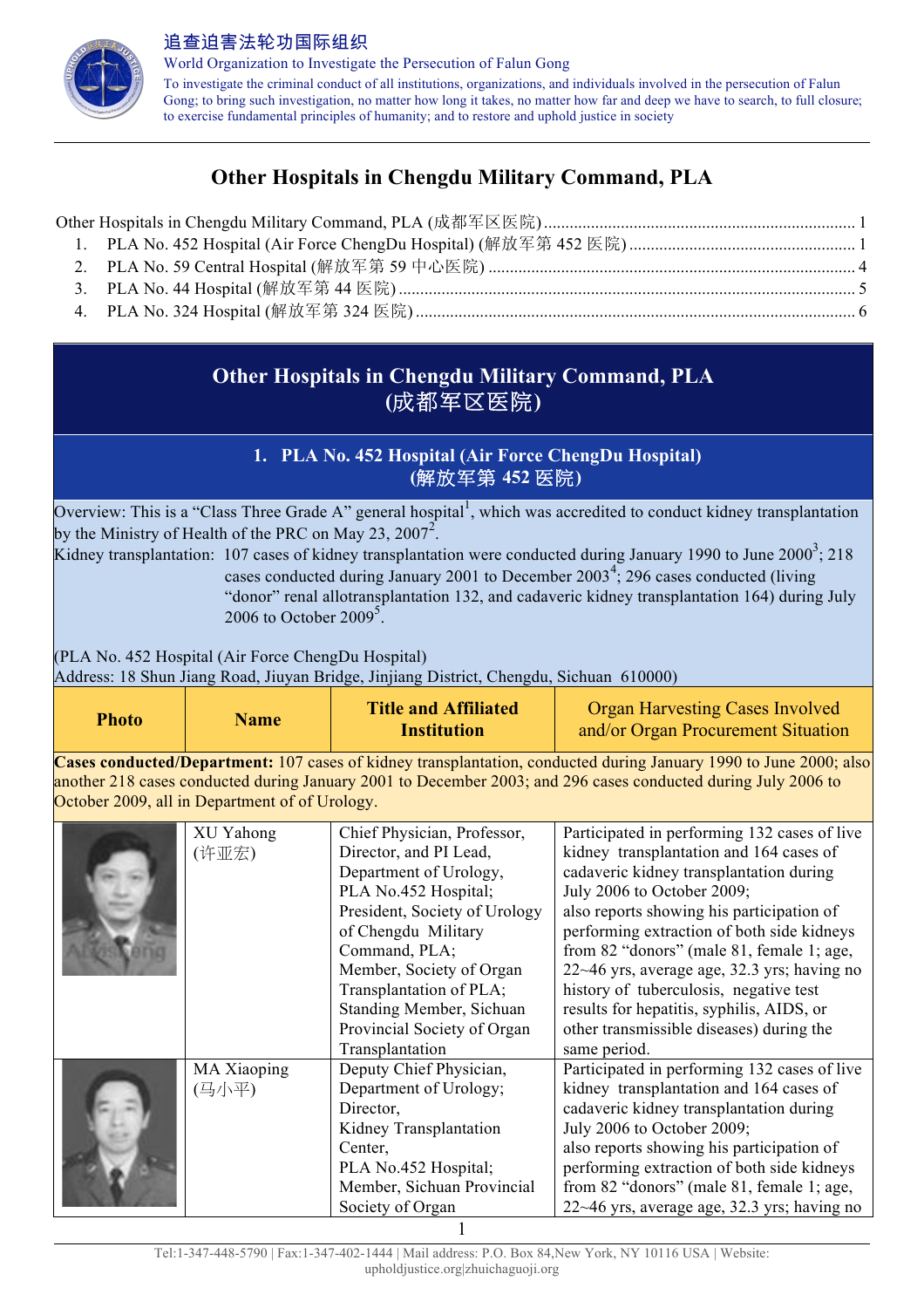

World Organization to Investigate the Persecution of Falun Gong

To investigate the criminal conduct of all institutions, organizations, and individuals involved in the persecution of Falun Gong; to bring such investigation, no matter how long it takes, no matter how far and deep we have to search, to full closure; to exercise fundamental principles of humanity; and to restore and uphold justice in society

|                               | Transplantation, The Chinese<br>Association of Medicine<br>(CAM)                       | history of tuberculosis, negative test<br>results for hepatitis, syphilis, AIDS, or<br>other transmissible diseases) during the<br>same period.                                                                                                                                                                                                                                                                                                                                                            |
|-------------------------------|----------------------------------------------------------------------------------------|------------------------------------------------------------------------------------------------------------------------------------------------------------------------------------------------------------------------------------------------------------------------------------------------------------------------------------------------------------------------------------------------------------------------------------------------------------------------------------------------------------|
| <b>GU</b> Xinwei<br>(顾新伟)     | Deputy Chief Physician,<br>Department of Urology,<br>PLA No.452 Hospital               | Participated in performing 132 cases of live<br>kidney transplantation and 164 cases of<br>cadaveric kidney transplantation during<br>July 2006 to October 2009;<br>also reports showing his participation of<br>performing extraction of both side kidneys<br>from 82 "donors" (male 81, female 1; age,<br>22~46 yrs, average age, 32.3 yrs; having no<br>history of tuberculosis, negative test<br>results for hepatitis, syphilis, AIDS, or<br>other transmissible diseases) during the<br>same period. |
| LI Jian<br>(李健)               | Department of Urology,<br>PLA No.452 Hospital                                          | Participated in performing 132 cases of live<br>kidney transplantation and 164 cases of<br>cadaveric kidney transplantation during<br>July 2006 to October 2009;<br>also reports showing his participation of<br>performing extraction of both side kidneys<br>from 82 "donors" (male 81, female 1; age,<br>22~46 yrs, average age, 32.3 yrs; having no<br>history of tuberculosis, negative test<br>results for hepatitis, syphilis, AIDS, or<br>other transmissible diseases) during the<br>same period. |
| LI Honghui<br>(李宏辉)           | Deputy Chief Physician,<br>Kidney Diseases & Urinary<br>Center,<br>PLA No.452 Hospital | Participated in performing 71 cases of<br>kidney transplantation during Febuary 1997<br>to January 2007.                                                                                                                                                                                                                                                                                                                                                                                                   |
| LIU Yang<br>(刘洋)              | Kidney Diseases & Urinary<br>Center,<br>PLA No.452 Hospital                            | Participated in performing 71 cases of<br>kidney transplantation during Febuary 1997<br>to January 2007.                                                                                                                                                                                                                                                                                                                                                                                                   |
| GU Song<br>(辜松)               | Kidney Diseases( & Urinary)<br>Center,<br>PLA No.452 Hospital                          | Participated in performing 8 cases of<br>kidney transplantation during January 2001<br>to December 2003.                                                                                                                                                                                                                                                                                                                                                                                                   |
| LU Yi<br>(卢奕)                 | Kidney Diseases & Urinary<br>Center,<br>PLA No.452 Hospital                            | Participated in performing 15 cases of<br>kidney transplantation during January 2005<br>to December 2012.                                                                                                                                                                                                                                                                                                                                                                                                  |
| <b>DUAN Zhiqiang</b><br>(段志强) | Kidney Diseases & Urinary<br>Center,<br>PLA No.452 Hospital                            | Participated in performing 15 cases of<br>kidney transplantation during January 2005<br>to December 2012.                                                                                                                                                                                                                                                                                                                                                                                                  |
| GUO Yu                        | Kidney Diseases & Urinary<br>Center,<br>$\overline{2}$                                 | Participated in performing 15 cases of<br>kidney transplantation during January 2005                                                                                                                                                                                                                                                                                                                                                                                                                       |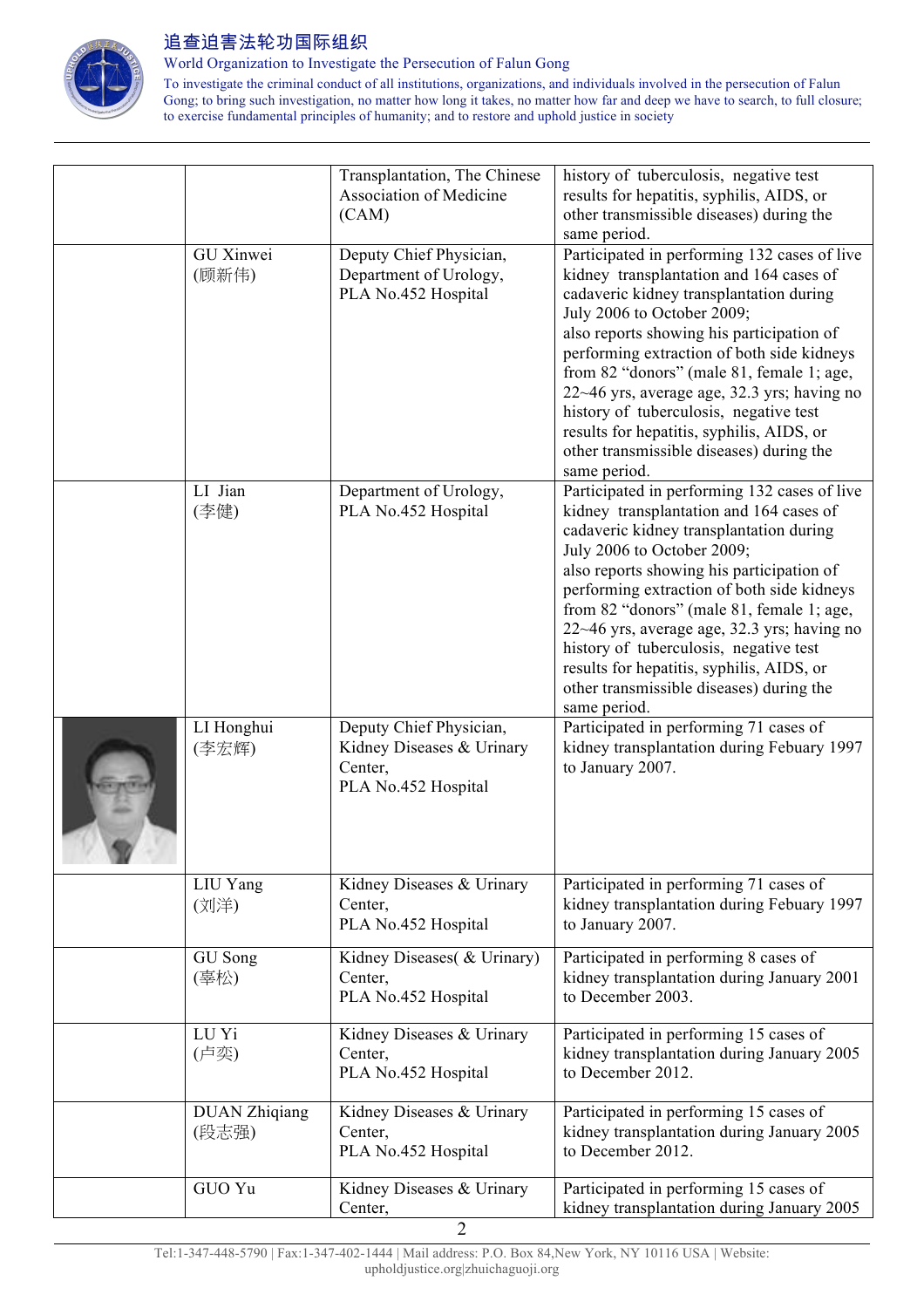

World Organization to Investigate the Persecution of Falun Gong

To investigate the criminal conduct of all institutions, organizations, and individuals involved in the persecution of Falun Gong; to bring such investigation, no matter how long it takes, no matter how far and deep we have to search, to full closure; to exercise fundamental principles of humanity; and to restore and uphold justice in society

| (郭瑜)                  | PLA No.452 Hospital                                         | to December 2012.                                                                                                                                                                                                                                                                                                                                                                                                                                                                                          |
|-----------------------|-------------------------------------------------------------|------------------------------------------------------------------------------------------------------------------------------------------------------------------------------------------------------------------------------------------------------------------------------------------------------------------------------------------------------------------------------------------------------------------------------------------------------------------------------------------------------------|
| ZHANG Wenhua<br>(张文华) | Kidney Diseases & Urinary<br>Center,<br>PLA No.452 Hospital | Participated in performing 15 cases of<br>kidney transplantation during January 2005<br>to December 2012.                                                                                                                                                                                                                                                                                                                                                                                                  |
| XIAO Xinmin<br>(肖新民)  | PLA No.452 Hospital                                         | Participated in performing 6 cases of renal<br>allotransplantation during January 1990 to<br>June 2000.                                                                                                                                                                                                                                                                                                                                                                                                    |
| HU Xiaochun<br>(胡小春)  | PLA No.452 Hospital                                         | Participated in performing 6 cases of renal<br>allotransplantation during January 1990 to<br>June 2000.                                                                                                                                                                                                                                                                                                                                                                                                    |
| LI Yangbo<br>(李阳波)    | Department of Urology,<br>PLA No.452 Hospital               | Participated in performing 132 cases of live<br>kidney transplantation and 164 cases of<br>cadaveric kidney transplantation during<br>July 2006 to October 2009;<br>also reports showing his participation of<br>performing extraction of both side kidneys<br>from 82 "donors" (male 81, female 1; age,<br>22~46 yrs, average age, 32.3 yrs; having no<br>history of tuberculosis, negative test<br>results for hepatitis, syphilis, AIDS, or<br>other transmissible diseases) during the<br>same period. |
| ZHAO Min<br>(赵敏)      | Department of Urology,<br>PLA No.452 Hospital               | Participated in performing 132 cases of live<br>kidney transplantation and 164 cases of<br>cadaveric kidney transplantation during<br>July 2006 to October 2009;<br>also reports showing his participation of<br>performing extraction of both side kidneys<br>from 82 "donors" (male 81, female 1; age,<br>22~46 yrs, average age, 32.3 yrs; having no<br>history of tuberculosis, negative test<br>results for hepatitis, syphilis, AIDS, or<br>other transmissible diseases) during the<br>same period. |
| YAN Pin<br>(严频)       | Department of Urology,<br>PLA No.452 Hospital               | Participated in performing 132 cases of live<br>kidney transplantation and 164 cases of<br>cadaveric kidney transplantation during<br>July 2006 to October 2009;<br>also reports showing his participation of<br>performing extraction of both side kidneys<br>from 82 "donors" (male 81, female 1; age,<br>22~46 yrs, average age, 32.3 yrs; having no<br>history of tuberculosis, negative test<br>results for hepatitis, syphilis, AIDS, or<br>other transmissible diseases) during the                 |

3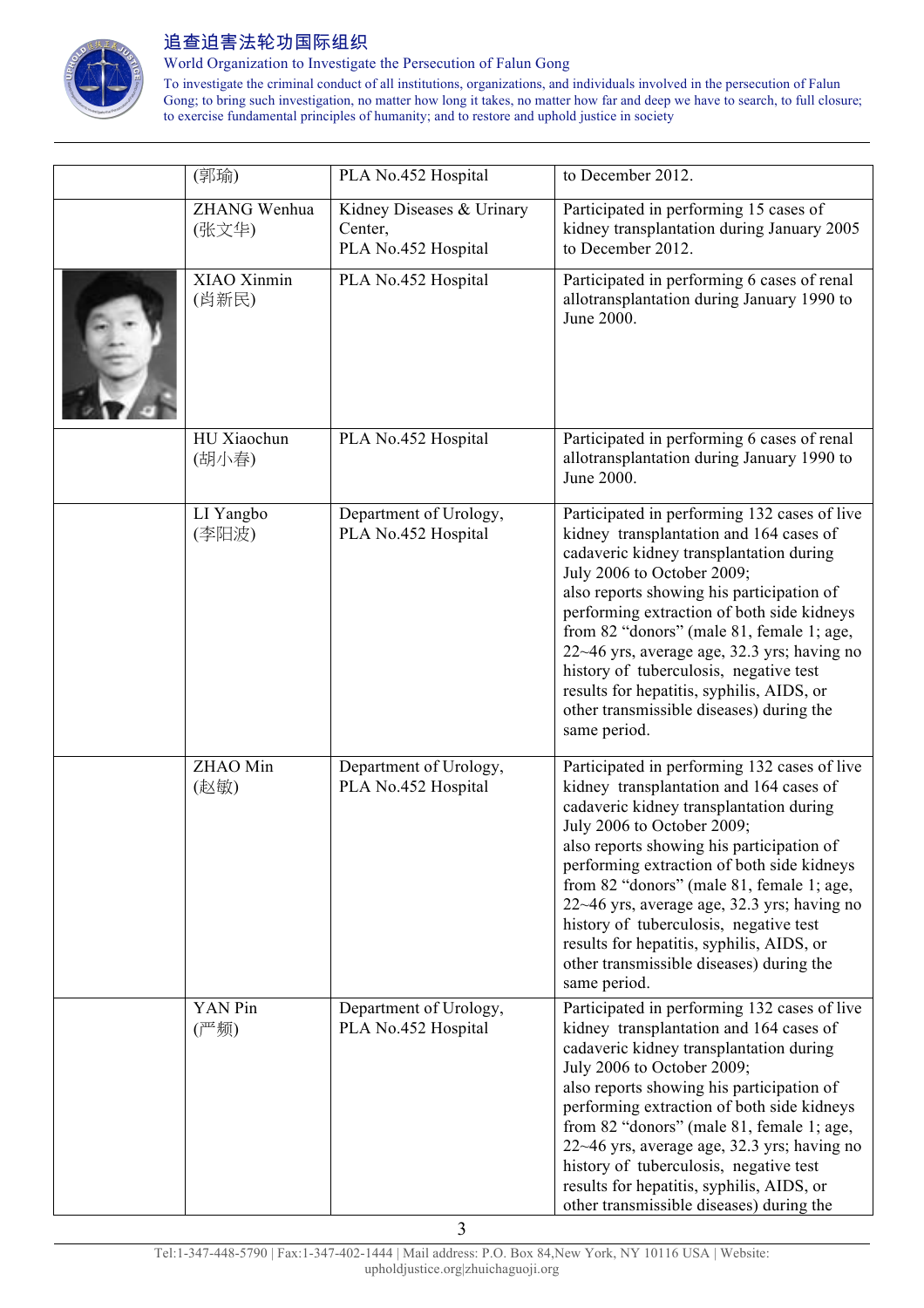

World Organization to Investigate the Persecution of Falun Gong

To investigate the criminal conduct of all institutions, organizations, and individuals involved in the persecution of Falun Gong; to bring such investigation, no matter how long it takes, no matter how far and deep we have to search, to full closure; to exercise fundamental principles of humanity; and to restore and uphold justice in society

|                                                                                                                                                                                                                                                                                                                                                                                                                                                                                                                                                                                                                                                |                                                    |                                                                                                                         | same period.                                                                                           |  |  |
|------------------------------------------------------------------------------------------------------------------------------------------------------------------------------------------------------------------------------------------------------------------------------------------------------------------------------------------------------------------------------------------------------------------------------------------------------------------------------------------------------------------------------------------------------------------------------------------------------------------------------------------------|----------------------------------------------------|-------------------------------------------------------------------------------------------------------------------------|--------------------------------------------------------------------------------------------------------|--|--|
| <b>Cases conducted/Department: Department of Ophthalmology</b>                                                                                                                                                                                                                                                                                                                                                                                                                                                                                                                                                                                 |                                                    |                                                                                                                         |                                                                                                        |  |  |
| <b>Back to Contents</b>                                                                                                                                                                                                                                                                                                                                                                                                                                                                                                                                                                                                                        | LI Mingde<br>(李明德)                                 | Resident,<br>Department of<br>Ophthalmology,<br>PLA No.452 Hospital                                                     | Participated in performing at least one case<br>of corneal transplantation.                            |  |  |
|                                                                                                                                                                                                                                                                                                                                                                                                                                                                                                                                                                                                                                                |                                                    |                                                                                                                         |                                                                                                        |  |  |
|                                                                                                                                                                                                                                                                                                                                                                                                                                                                                                                                                                                                                                                |                                                    | 2. PLA No. 59 Central Hospital<br>(解放军第59中心医院)                                                                          |                                                                                                        |  |  |
| not passing the qualification review by the Ministry of Health of the PRC in 2007.<br>Kidney transplantation: First conducted renal allotransplantation in Honghe Prefecture and total 4 cases conducted in<br>1997; transplantations (including kidney's) performed in the hospital reached positive<br>standard <sup>7,8</sup> .<br>Others: Department of Hepatobiliary Surgery, capable of transplantation, including hepetic failure liver<br>transplantation <sup>9</sup> ; Meixiang Geng (Chief Physician, Department of Ophthalmology), being specialized in<br>corneal transplantation <sup>10</sup> .<br>(PLA No. 59 Central Hospital |                                                    |                                                                                                                         |                                                                                                        |  |  |
|                                                                                                                                                                                                                                                                                                                                                                                                                                                                                                                                                                                                                                                | Address: 147 Jianmin Road, Kaiyuan, Yunnan 661600) | <b>Title and Affiliated</b>                                                                                             | <b>Organ Harvesting Cases Involved</b>                                                                 |  |  |
|                                                                                                                                                                                                                                                                                                                                                                                                                                                                                                                                                                                                                                                |                                                    |                                                                                                                         |                                                                                                        |  |  |
| <b>Photo</b>                                                                                                                                                                                                                                                                                                                                                                                                                                                                                                                                                                                                                                   | <b>Name</b>                                        | <b>Institution</b>                                                                                                      | and/or Organ Procurement Situation                                                                     |  |  |
|                                                                                                                                                                                                                                                                                                                                                                                                                                                                                                                                                                                                                                                |                                                    | Cases conducted/Department: 4 cases of renal allotransplantation, conducted in 1997.                                    |                                                                                                        |  |  |
|                                                                                                                                                                                                                                                                                                                                                                                                                                                                                                                                                                                                                                                | <b>WANG</b><br>Yunsheng<br>(王云生)                   | Deputy Chief Physician,<br>Associate Professor,<br>Director,<br>Department of Nephrology,<br>PLA No.59 Central Hospital | Specialized in kidney transplantation (the<br>number of cases, to be investigated).                    |  |  |
|                                                                                                                                                                                                                                                                                                                                                                                                                                                                                                                                                                                                                                                |                                                    | <b>Cases conducted/Department:</b> Department of Hepatobiliary Surgery                                                  |                                                                                                        |  |  |
|                                                                                                                                                                                                                                                                                                                                                                                                                                                                                                                                                                                                                                                | FAN Xianjun<br>(樊献军)                               | Chief Physician, Professor,<br>Director,<br>Department of Hepatobiliary<br>Surgery,<br>PLA No.59 Central Hospital       | Participanted ever in performed liver<br>transplantation (the number of cases, to be<br>investigated). |  |  |
|                                                                                                                                                                                                                                                                                                                                                                                                                                                                                                                                                                                                                                                |                                                    | <b>Cases conducted/Department: Department of Ophthalmology</b>                                                          |                                                                                                        |  |  |
|                                                                                                                                                                                                                                                                                                                                                                                                                                                                                                                                                                                                                                                | <b>GENG</b><br>Meixiang<br>(耿美香)                   | Chief Physician, Professor,<br>Department of<br>Ophthalmology,<br>PLA No.59 Central Hospital                            | Specialized in corneal transplantation (the<br>number of cases, to be investigated).                   |  |  |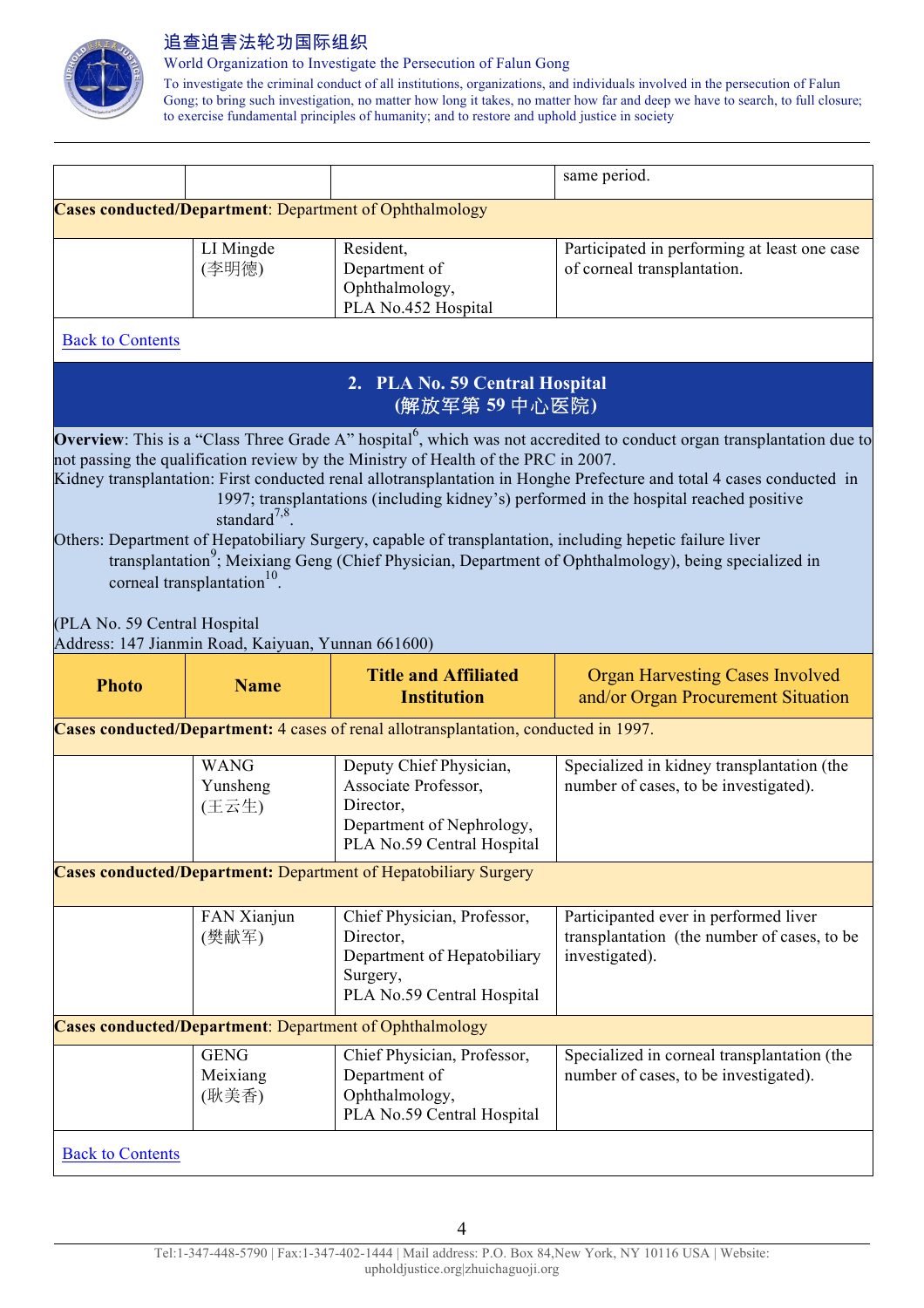

World Organization to Investigate the Persecution of Falun Gong

To investigate the criminal conduct of all institutions, organizations, and individuals involved in the persecution of Falun Gong; to bring such investigation, no matter how long it takes, no matter how far and deep we have to search, to full closure; to exercise fundamental principles of humanity; and to restore and uphold justice in society

## **3. PLA No. 44 Hospital (**解放军第 **44** 医院**)**

**Overview**: This is a "Class Three Grade A" hospital<sup>11</sup>, which was not accredited to conduct organ transplantation due to not passing the qualification review by the Ministry of Health of the PRC in 2007. Kidney transplantation: Performed in Department of  $U\text{rology}^{12}$ ; Liver transplantation: 3 cases conducted during April 2002 to  $2003^{13}$ .

(PLA No. 44 Hospital Address: 67 Huanghe Road , Huaxi District, Guiyang, Guizhou 550000)

| <b>Photo</b> | <b>Name</b>                                              | <b>Title and Affiliated</b><br><b>Institution</b>                               | <b>Organ Harvesting Cases Involved</b><br>and/or Organ Procurement Situation                                     |
|--------------|----------------------------------------------------------|---------------------------------------------------------------------------------|------------------------------------------------------------------------------------------------------------------|
|              | <b>Cases conducted/Department:</b> Department of Urology |                                                                                 |                                                                                                                  |
|              | <b>TIAN Qibao</b><br>(田其豹)                               | Chief Physician,<br>Director,<br>Department of Urology,<br>PLA No.44 Hospital   | Participated ever in performing kidney<br>transplantation (the number of cases, to be<br>investigated).          |
|              |                                                          | 2002; and 3 cases conducted till the hospital website introduction came online. | Cases conducted/Department: It is the first case of liver transplantatoion in Guizhou Province, was performed in |
|              | QIN Jianguo<br>(秦建国)                                     | Department of Hepatobiliary<br>Surgery,<br>PLA No.44 Hospital                   | Participated in performing 3 cases of liver<br>transplantation during April 2002 to 2003.                        |
|              | <b>ZHANG Xiang</b><br>(张翔)                               | Department of Hepatobiliary<br>Surgery, PLA No.44 Hospital                      | Participated in performing 3 cases of liver<br>transplantation during April 2002 to 2003.                        |
|              | <b>HUANG</b><br>Xiaofeng<br>(黄晓锋)                        | Department of Hepatobiliary<br>Surgery, PLA No.44 Hospital                      | Participated in performing 3 cases of liver<br>transplantation during April 2002 to 2003.                        |
|              | <b>HAN Min</b><br>(韩民)                                   | Department of Hepatobiliary<br>Surgery, PLA No.44 Hospital                      | Participated in performing 3 cases of liver<br>transplantation during April 2002 to 2003.                        |
|              | LI Yalan<br>(李亚兰)                                        | Department of Hepatobiliary<br>Surgery, PLA No.44 Hospital                      | Participated in performing 3 cases of liver<br>transplantation during April 2002 to 2003.                        |
|              | <b>GOU Xin</b><br>(苟欣)                                   | Department of Hepatobiliary<br>Surgery, PLA No.44 Hospital                      | Participated in performing 3 cases of liver<br>transplantation during April 2002 to 2003.                        |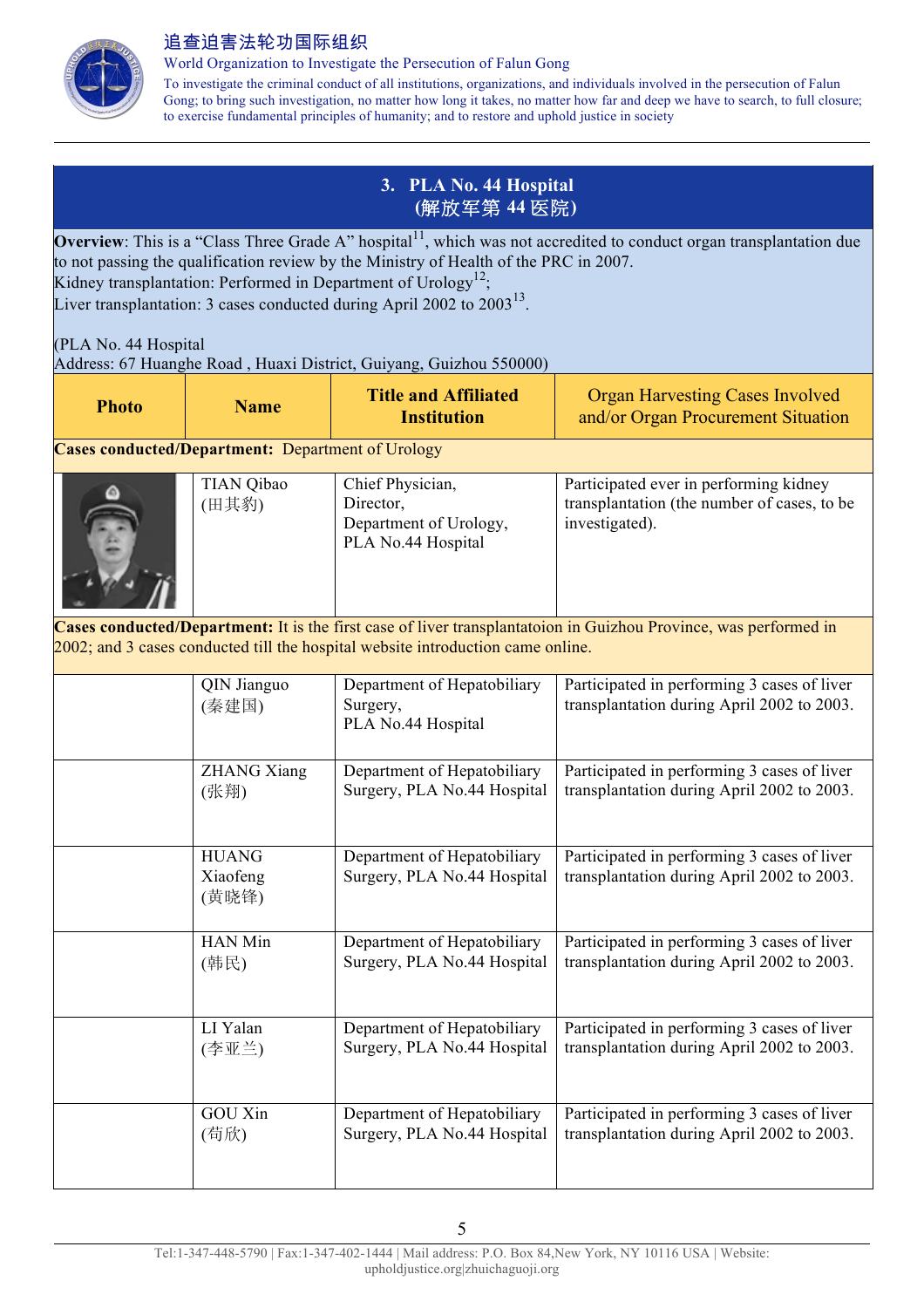

World Organization to Investigate the Persecution of Falun Gong

To investigate the criminal conduct of all institutions, organizations, and individuals involved in the persecution of Falun Gong; to bring such investigation, no matter how long it takes, no matter how far and deep we have to search, to full closure; to exercise fundamental principles of humanity; and to restore and uphold justice in society

| GUO Yuting | Department of Hepatobiliary | Participated in performing 3 cases of liver |
|------------|-----------------------------|---------------------------------------------|
| (郭宇庭)      | Surgery, PLA No.44 Hospital | transplantation during April 2002 to 2003.  |
|            |                             |                                             |
|            |                             |                                             |
| HUANG Yan  | Department of Hepatobiliary | Participated in performing 3 cases of liver |
| (黄燕)       | Surgery, PLA No.44 Hospital | transplantation during April 2002 to 2003.  |
|            |                             |                                             |
|            |                             |                                             |
|            |                             |                                             |

## Back to Contents

#### **4. PLA No. 324 Hospital (**解放军第 **324** 医院**)**

**Overview**: This is a "Class Three Grade A" general hospital $14$ , which was not accredited to conduct organ transplantation due to not passing the qualification review by the Ministry of Health of the PRC in 2007. Kidney transplantation and some other techniques in Department of Urology, reached certain level<sup>15</sup>. The first case of relatived renal transplantation in South-Westen China was conducted by Danning SUN(Director, Department of Urology) together with over 20 physicians, the operation for more than 5 hours<sup>16</sup>.

(PLA No. 324 Hospital

Address: 29 Jianxin East Road, Jiangbei District, Chongqing 400020)

| <b>Photo</b> | <b>Name</b> | <b>Title and Affiliated</b><br><b>Institution</b> | <b>Organ Harvesting Cases Involved</b><br>and/or Organ Procurement Situation |
|--------------|-------------|---------------------------------------------------|------------------------------------------------------------------------------|
|--------------|-------------|---------------------------------------------------|------------------------------------------------------------------------------|

**Cases conducted/Department:** 1 case kidney transplantation conducted by Department of Urology on August 7<sup>th</sup> 2002.

|                         | WANG Qin<br>(王勤)            | Kidney Diseases & Urinary<br>Center.<br>PLA No.324 Hospital | Specialized in kidney transplantation (the<br>number of cases, to be investigated). |
|-------------------------|-----------------------------|-------------------------------------------------------------|-------------------------------------------------------------------------------------|
|                         | LI Jing<br>(李靖)             | Kidney Diseases & Urinary<br>Center,<br>PLA No.324 Hospital | Specialized in organ transplantation (the<br>number of cases, to be investigated).  |
|                         | <b>SUN Danning</b><br>(孙丹宁) | Kidney Diseases & Urinary<br>Center,<br>PLA No.324 Hospital | Participated in performing one case of<br>kidney transplantation on August 7, 2002. |
| <b>Back to Contents</b> |                             |                                                             |                                                                                     |

 $<sup>1</sup>$  Website, baike baidu, about PLA No.452 Hospital</sup> 《百度百科》中国人民解放军第四五二医院

 $2$  National Health and Family Planning Commission of the PRC website, about Office of the Ministry of Health Notice on Human Organ transplant Registration in Institutes Nationwide, and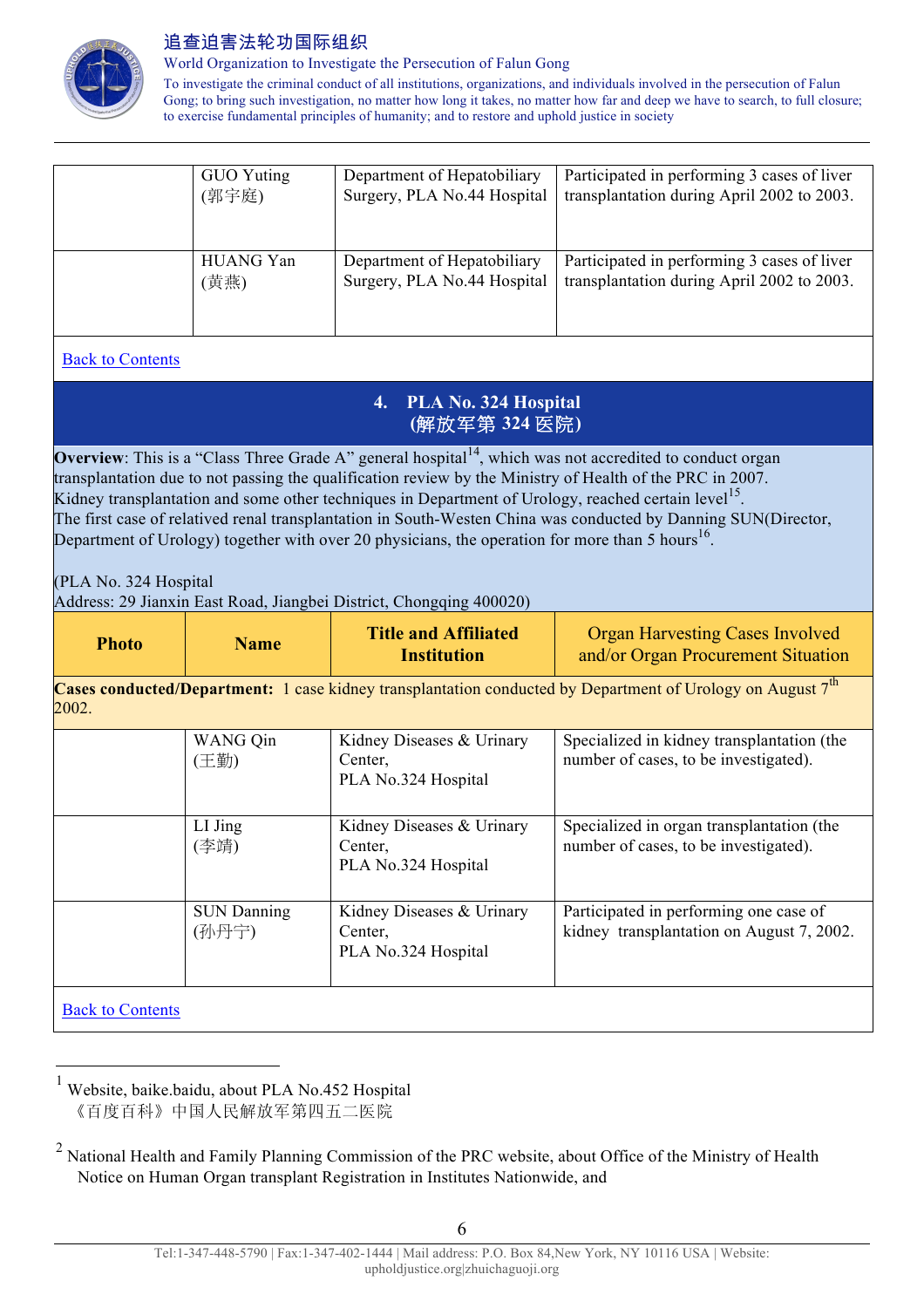

 $\overline{a}$ 

 Accessory 1: The First List of Hospitals Accredited by Human Organ Transplant Clinical Application Committee of the Ministry of Health (on May 23, 2007)

 《中华人民共和国国家卫生和计划生育委员会网站》2007 年 08 月 06 日"卫生部办公厅关于做好人体器官移 植诊疗科目登记工作的通知附件:1、第一批通过卫生部人体器官移植技术临床应用委员会审核医院名单"

- <sup>3</sup> XU Ya-hong, XIAO Xin-min, GU Xin-wei, MA Xiao-ping, HU Xiao-chun. Treatment for severe leucopenia after kidney transplantation. Sichuan Medical Journal 2002; 23(7): 711-712. 作者: 许亚宏、肖新民、顾新伟、马小平、胡小春 (解放军第 452 医院,四川,成都,610021); 《四川医学 》 2002 年 23 卷 07 期 711-712 页 "肾移植术后严重白细胞减少症的治疗"
- <sup>4</sup> XU Ya-hong, XIAO Xin-min, GU Xin-wei, MA Xiao-ping, HU Xiao-chun. Experience on treatment of neumocystis carinii pneumonia after kidney transplantation: 8 cases report. Medical Journal of National Defending forces in Southwest China 2005; 15(1): 51-52.

作者:许亚宏、马小平、李健、李宏辉、刘洋、辜松 (解放军第 452 医院肾病中心,四川,成都,610021); 《西南国防医药》2005 年 15 卷 01 期 51-52 页 "肾移植术后合并卡氏肺囊虫肺炎的诊治体会(附 8 例报告)"

- <sup>5</sup> MA Xiao-ping, XU Ya-hong, LI Yang-bo, LI Jian, GU Xin-wei, YAN Pin, ZHAO Min. Comparison of clinical therapeutic effect between cadaveric donor versus live related donor renal transplantation. Medical Journal of National Defending forces in Southwest China 2010; 20(8): 846-848. 作者:马小平、许亚宏、李阳波、李健、顾新伟、严频、赵敏 (解放军 452 医院泌尿外科,成都,610021); 《西南国防医药》 2010 年 20 卷 08 期 846-848 页 "亲属活体供肾移植与尸体供肾移植临床疗效的比较"
- <sup>6</sup> Website, baike.baidu, about PLA No.59 Central Hospital 《百度百科》中国人民解放军第五十九中心医院
- <sup>7</sup> Website, alyisheng, about the Department of Nephrology, PLA No.59 Central Hospital 《阿亮医生》中国人民解放军第五十九医院肾内科介绍
- <sup>8</sup> Website, haodf, about Department of Urology, PLA No.59 Central Hospital 《好大夫在线》59 医院泌尿外科简介
- <sup>9</sup> Website, haodf, about Department of Hepatobiliary Surgery, PLA No.59 Central Hospital 《好大夫在线》肝胆外科简介
- <sup>10</sup> Website, alyisheng, about Introduction of a Chief Physician GENG Meixiang, in the Department of Ophthalmology, PLA No.59 Central Hospital 《阿亮医生》耿美香简介
- <sup>11</sup> Website, baike.baidu, about PLA No.44 Hospital 《百度百科》 解放军第四十四医院简介
- <sup>12</sup> Website, gz.zwbk, about PLA No.44 Hospital 《贵州百科信息网》 解放军四十四医院简介
- <sup>13</sup> QIN Jian-guo, ZHANG Xiang, HUANG Xiao-feng, HAN Min, LI Ya-lan, XUN Xin, GUO Yu-ting, HUANG Yan. Orthotopic liver transplantation: three cases report. GUIZHOU MEDICAL JOURNAL 2003; 27(9): 774-777. 作者: 秦建国、张翔、黄晓锋、韩民、李亚兰、苟欣、郭宇庭、黄燕 (解放军第四十四医院肝胆外科,